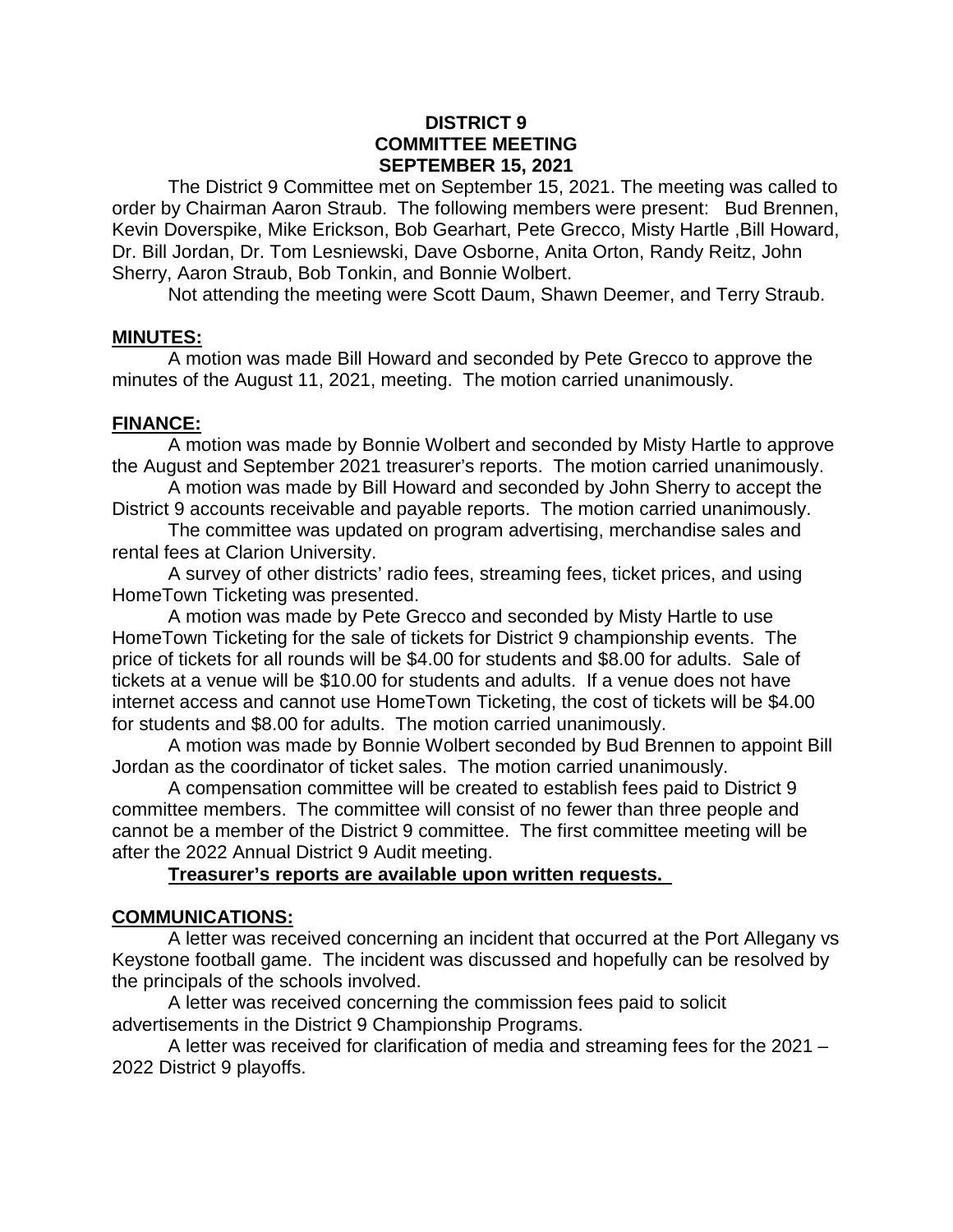# **COOPERATIVE SPORTS AGREEMENTS:**

A motion was made by Bonnie Wolbert and seconded by Bill Jordan to approve the cooperative sport agreement between Franklin Middle School, Cranberry Middle School, and Rocky Grove Middle School in soccer. The motion carried unanimously.

# **CHAIRMAN'S UPDATES:**

Chairman Straub presented a summary of the PIAA Strategic Planning Committee Meeting.

The next PIAA Board of Directors meeting will be this afternoon at 2:00 PM and will be a Zoom meeting.

Discussion was held dealing with one or two game suspensions for disqualifications for unsportsmanlike conduct. During the discussion the soccer rule dealing with disqualification for "hand ball in box" was discussed.

### **ADMINISTRATIVE:**

# **TRANSFER REQUESTS: (FOR 2021 – 2022 SCHOOL YEAR)**

| <b>Student # From</b> |                      | <u>To</u>        | <b>Motion/Second</b>             | <b>Approve/Deny</b> |
|-----------------------|----------------------|------------------|----------------------------------|---------------------|
| #7                    | Cochranton           | Keystone         | B.Howard/B.Jordan                | Approved            |
| #8                    | DuBois C.C.          | Punxsutawney     | B.Howard/B.Jordan                | Approved            |
| #9                    | <b>Purchase Line</b> | Punxsutawney     | B.Howard/B.Jordan                | Approved            |
| #10                   | Haughton, LA         | <b>Bradford</b>  | P.Grecco/B.Gearhart              | Approved -          |
|                       |                      |                  |                                  | post season         |
| #11                   | Martini, Texas       |                  | Punxsutawney M.Erickson/B.Jordan | Approved-           |
|                       |                      |                  |                                  | post season         |
| #12                   | Corry                | Cranberry        | B.Howard/B.Jordan                | Approved            |
| #13                   | Hickory              | <b>AC Valley</b> | B.Howard/B.Jordan                | Approved            |
| #14                   | Elk C.C.             | Johnsonburg      | B.Howard/B.Jordan                | Approved            |
| #15                   | <b>Hickory</b>       | <b>AC Valley</b> | B.Howard/B.Jordan                | Approved            |

### **FOREIGN EXCHANGE STUDENTS: (FOR 2021 – 2022 SCHOOL YEAR)**

|    | <b>Student # From</b> | <u>To</u>   | <b>Motion/Second</b> | <b>Approve/Deny</b> |
|----|-----------------------|-------------|----------------------|---------------------|
| #1 | Italy                 | Keystone    | J.Sherry/A.Orton     | Approved            |
| #2 | Germany               | Cranberry   | J.Sherry/A.Orton     | Approved            |
| #3 | Spain                 | Cranberry   | J.Sherry/A.Orton     | Approved            |
| #4 | Italy                 | Moniteau    | J.Sherry/A.Orton     | Approved            |
| #5 | <b>Brazil</b>         | Otto-Eldred | J.Sherry/A.Orton     | Approved            |
| #6 | Egypt                 | Otto-Eldred | J.Sherry/A.Orton     | Approved            |

### **HEARINGS:**

| Student# | From    | To:                         | (date and location)                  |
|----------|---------|-----------------------------|--------------------------------------|
| #1       |         | Portville, NY Oswayo Valley | Sept. 22, 2022 – Elk C. C. H. S.     |
| #16      | $C - L$ | <b>Brookville</b>           | Sept. 20, 2022 – Brockway Area H. S. |